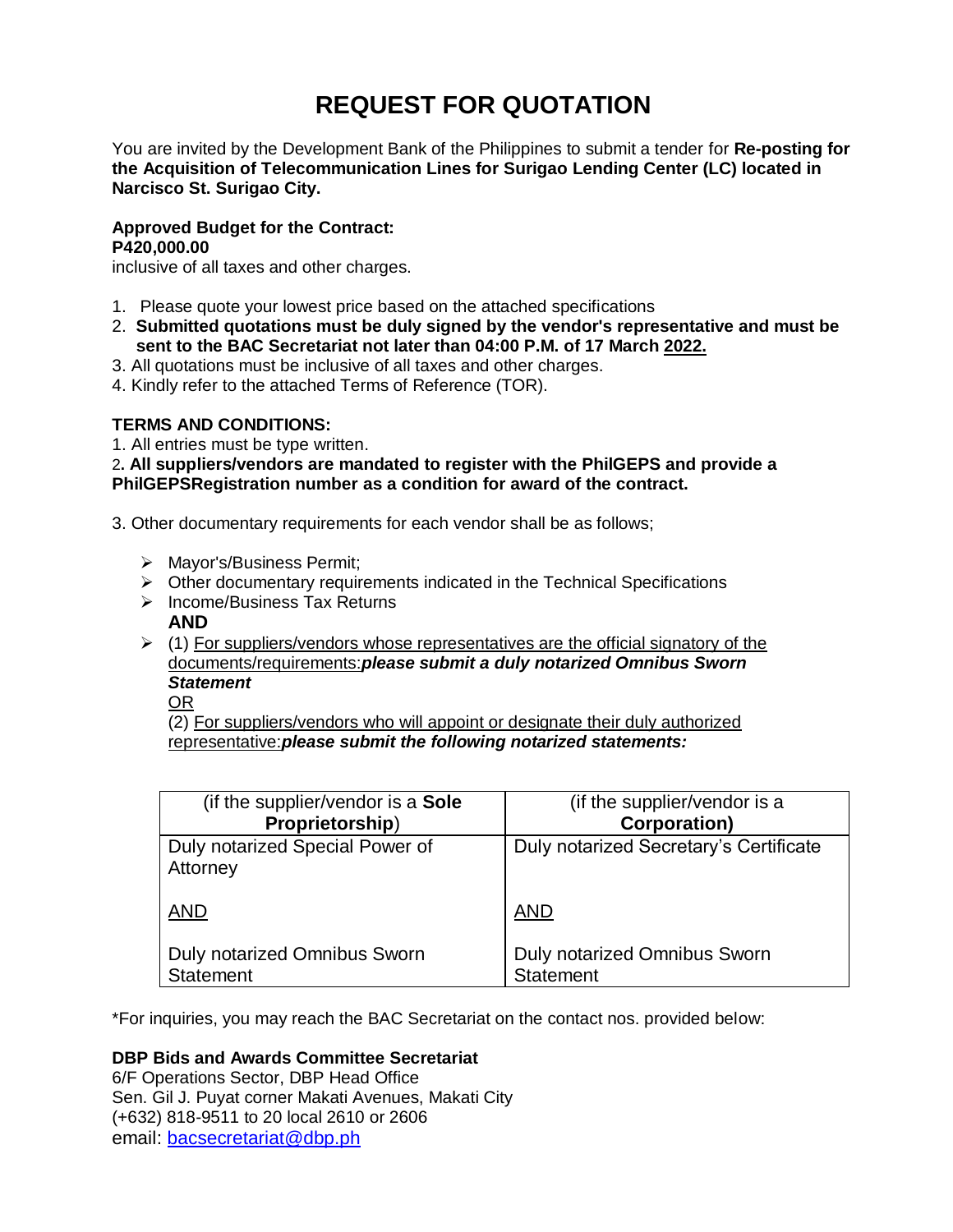| Annex A<br>ACQUISITION OF NEW ADDITIONAL AND/OR REPLACEMENT TELECOMMUNICATION<br>LINE/CONNECTIVITY SERVICE FOR THE DEVELOPMENT BANK OF THE PHILIPPINES (DBP)-<br><b>SURIGAO LENDING CENTER</b>                    |
|-------------------------------------------------------------------------------------------------------------------------------------------------------------------------------------------------------------------|
| APPROVED BUDGET FOR THE CONTRACT: Php 420,000                                                                                                                                                                     |
| <b>TECHNICAL SPECIFICATIONS</b>                                                                                                                                                                                   |
| A. BACKGROUND                                                                                                                                                                                                     |
| The telecommunication connectivity service (line) is for the connection of DBP online<br>systems, services and facilities in any of the following DBP remote sites:                                               |
| A.1. Branch Office, including:                                                                                                                                                                                    |
| A.1.a. Lending Center                                                                                                                                                                                             |
| A.1.b. Cash Center                                                                                                                                                                                                |
| A.1.c. Branch-Lite Unit                                                                                                                                                                                           |
| A.2. Automated Teller Machine (ATM)                                                                                                                                                                               |
| <b>B. OBJECTIVE</b>                                                                                                                                                                                               |
| To acquire stable, reliable and secure telecommunication connectivity/line service to link DBP<br>remote sites to the Head Office from an authorized and qualified telecommunication service<br>provider (Telco). |
| C. COVERAGE OF THE CONTRACT                                                                                                                                                                                       |
| The contract will be for a one (1) year period starting from date of acceptance of service with the<br>option for automatic renewal.                                                                              |
| D. MINIMUM SPECIFICATIONS                                                                                                                                                                                         |
| D.1. Connectivity/Line Service Availability                                                                                                                                                                       |
| > The minimum availability of service is 99.6%.                                                                                                                                                                   |
|                                                                                                                                                                                                                   |
| D.2. Connectivity/Line Specifications                                                                                                                                                                             |
| D.2.a. Branch Office<br>M                                                                                                                                                                                         |
| D.2.a.i. Wired MPLS/VPN, Radio Last Mile or VSAT connection with<br>minimum of 2 Mbps bandwidth                                                                                                                   |
| D.2.a.ii. Must be Ku Band or C Band for the VSAT                                                                                                                                                                  |
| D.2.a.iii. Inclusive network equipment, such as router and or<br>router/modem, must not be on End-of-Life/End-of-Support                                                                                          |
| status within the contract period<br>D.2.a.iv. Router must support GRE/mGRE tunneling and IP Security (ex.<br>dynamic VPN) and SNMP                                                                               |
| D.2.a.v. DBP shall have the full access of the router                                                                                                                                                             |
| D.2.a.vi. Provide near real time and historical link monitoring                                                                                                                                                   |
| D.2.b. ATM - Wired                                                                                                                                                                                                |
| D.2.b.i. VPN connection at least 128 Kbps via MPLS                                                                                                                                                                |
| D.2.b.ii. Inclusive network equipment, such as router and br<br>router/modem, must not be on End-of-Life/End-of-Support<br>status within the contract period                                                      |
| D.2.b.iii. Support GRE tunneling and SNMP                                                                                                                                                                         |
| D.2.b.iv. Provide near real time and historical link monitoring<br>Page 1 of 4                                                                                                                                    |
|                                                                                                                                                                                                                   |

Ш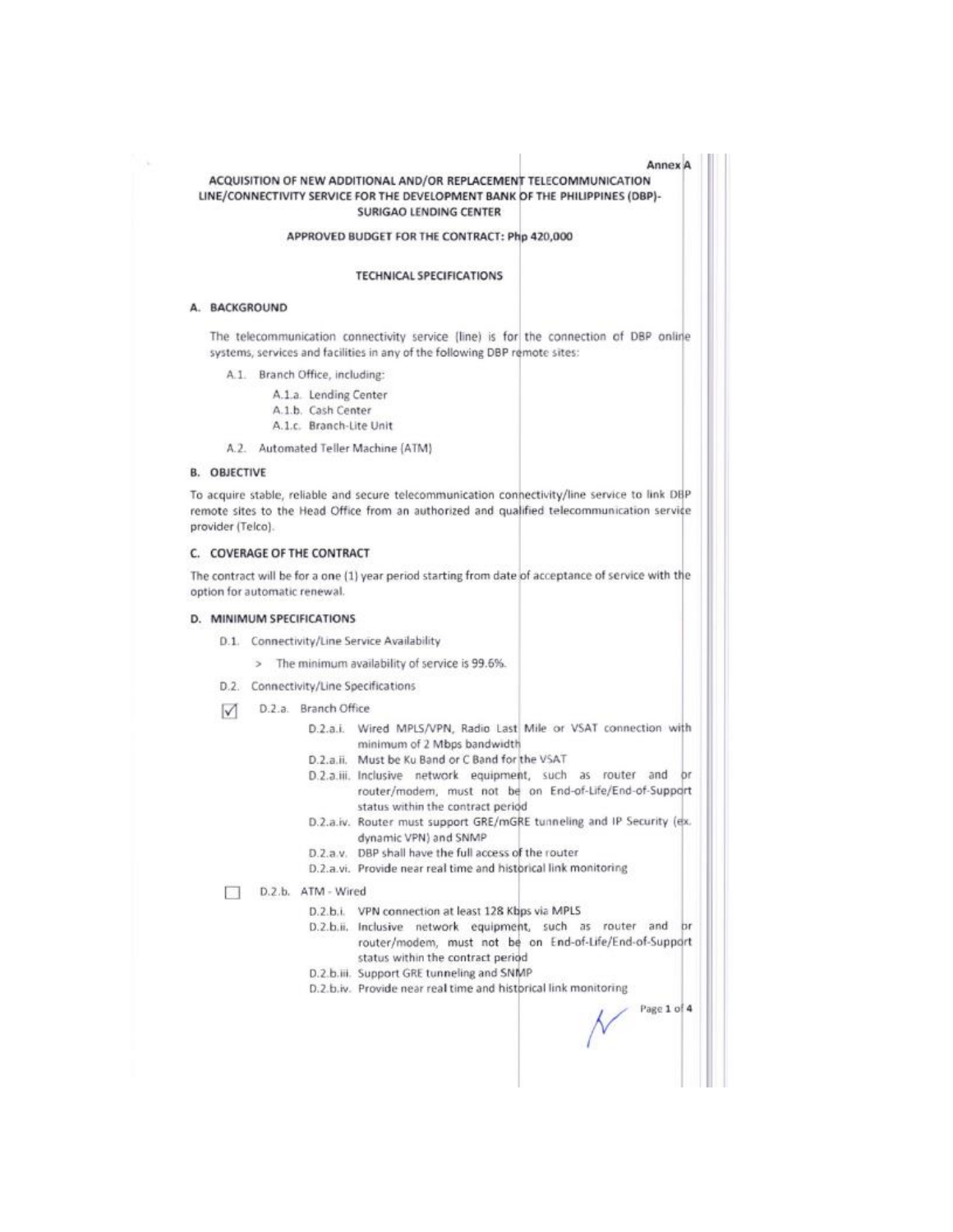ACQUISITION OF NEW, ADDITIONAL AND /OR REPLACEMENT OF TELECOMMUNICATION LINE/ CONNECTIVITY SERVICE FOR THE DEVELOPMENT BANK OF THE PHILIPPINES (DBP) D.2.c. ATM - Wireless D.2.c.i. Provide data transmission function by public GPRS/ GSM network or higher D.2.a.vii. Inclusive network equipment, such as router and or router/modem, must not be on End-of-Life/End-of-Support status within the contract period D.2.c.ii. Support GRE Tunneling and SNMP D.2.c.iii. Provide GUI access for local and remote management D.2.c.iv. Operate at -30~+75°C temperature D.2.c.v. Has LED status indication D.2.c.vi. Support RJ45 console port D.2.c.vii. Include: 1 power cord, 2 antennas, 1 console cable, 1 set documentation D.2.c.viii. Provide near real time and historical link monitoring. D.2.c.ix. Meet the average latency requirement of not greater than 200ms measured using the Ping utility or any similar mobile applications  $D.2.c.x.$ Meet signal requirement of not less than 2 bars measured using mobile or similar devices capable of said measurement D.2.c.xi. DBP shall have full access to the Modem/Router D.3. Support Services and Incident Management D.3.a. The Telco shall provide 24 x 7 onsite, telephone and email support. For every service unavailability/downtime reported, the response time shall be within thirty (30) minutes. D.3.b. Upon the occurrence of service unavailability/downtime, the Telco shall: D.3.b.i. Conduct problem isolation/resolution and link restoration activities D.3.b.ii. Notification via electronic mail (E-mail) and telephone within one (1) hour of the occurrence D.3.b.iii. Minimum of twice a day status report to DBP via E-Mail D.3.b.iv. Estimated time of arrival (ETA) if onsite activities required D.3.b.v. Estimated time of resolution (ETR) D.3.b.vi. Root cause D.3.b.vii. Comply with DBP policies on security and confidentiality during support services. D.3.c. The Telco shall submit an incident report stating the reason/s for the outage and detailing the steps undertaken to resolve a particular problem upon DBP's request. D.4. Service Performance Review > The Telco shall conduct a performance review session at least once every quarter of a year E. TELECOMMUNICATION CONNECTIVITY/LINE REQUIREMENT CLASSIFICATION The primary objective of the following provisions is to have multiple Telcos per site, providing service redundancy, high availability and avoiding single point of failure. T E.1. New Telecommunication Line Requirement E.1.a. Covered Sites Page 2 of 4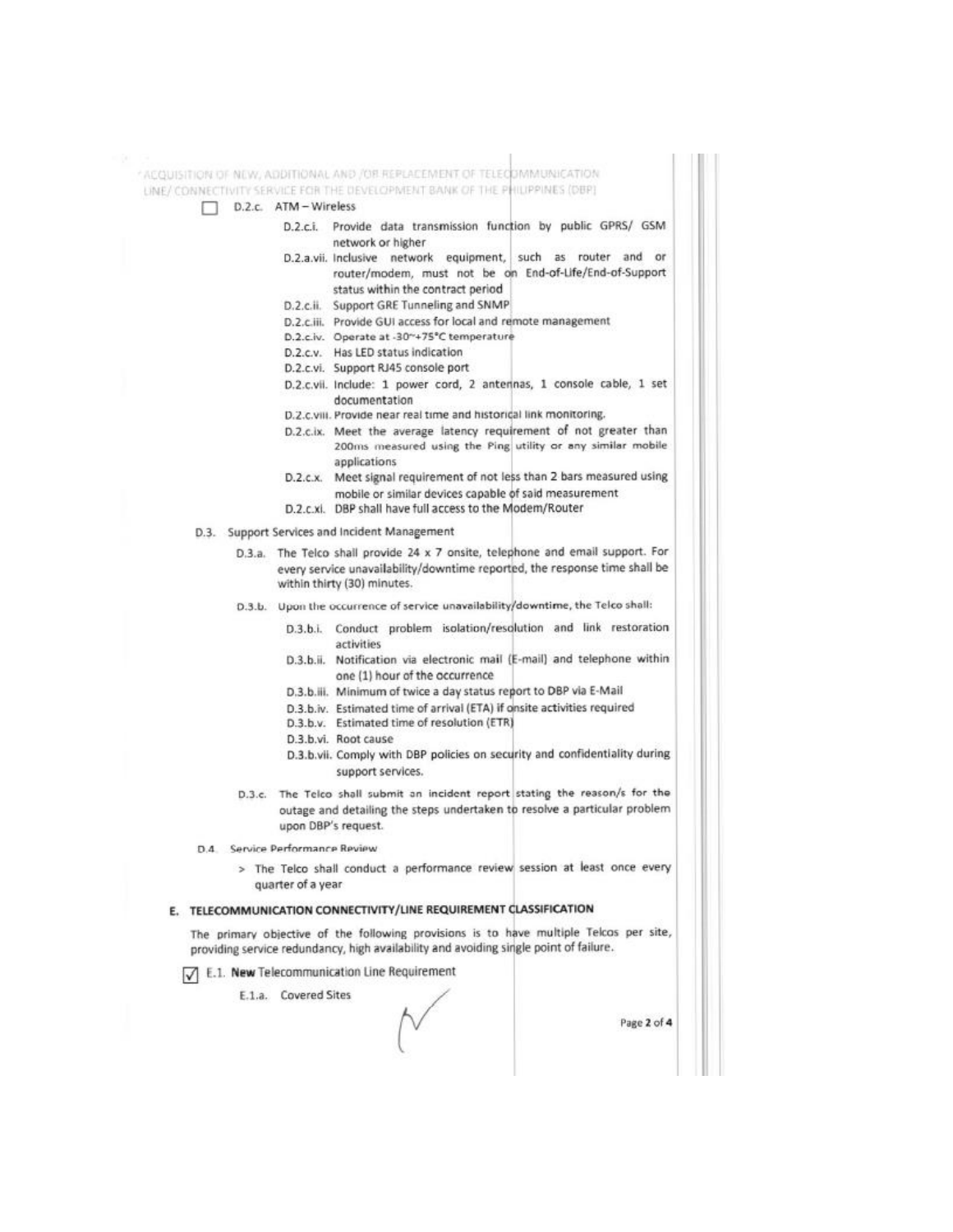|                                     |                                 | LINE/ CONNECTIVITY SERVICE FOR THE DEVELOPMENT BANK OF THE PHILIPPINES (DBP)<br>> New remotes sites                                                                                                                                                              |
|-------------------------------------|---------------------------------|------------------------------------------------------------------------------------------------------------------------------------------------------------------------------------------------------------------------------------------------------------------|
|                                     | E.1.b. Telco Selection Criteria |                                                                                                                                                                                                                                                                  |
|                                     |                                 | > Telecommunication Line for Branch Office                                                                                                                                                                                                                       |
|                                     |                                 | E.1.b.i. Two (2) different Telcos (Telco A and Telco B) shall be<br>selected<br>E.1.b.ii. Telco A is the lowest (winning) provider                                                                                                                               |
|                                     |                                 | E.1.b.iii. Telco B is the second lowest provider                                                                                                                                                                                                                 |
|                                     | Office                          | > Telecommunication Line for Additional ATM Facility of a Branch                                                                                                                                                                                                 |
|                                     |                                 | E.1.b.iv. The Telco must be different from the one which has the<br>majority or most of the telecommunication connectivity<br>services provided for the ATM/s of that Branch Office                                                                              |
|                                     |                                 | E.2. Additional Telecommunication Line Requirement                                                                                                                                                                                                               |
|                                     | E.2.a. Covered Sites            |                                                                                                                                                                                                                                                                  |
|                                     |                                 | > For existing sites with existing telecommunication line/s                                                                                                                                                                                                      |
|                                     | E.2.b. Telco Exception          |                                                                                                                                                                                                                                                                  |
|                                     |                                 | > The Telco/s of the existing line/s servicing the site shall not be<br>invited and will not be allowed to participate                                                                                                                                           |
|                                     |                                 | E.3. Replacement Telecommunication Line Requirement                                                                                                                                                                                                              |
|                                     | E.3.a. Covered Sites            |                                                                                                                                                                                                                                                                  |
|                                     |                                 | > For existing sites with existing telecommunication line/s                                                                                                                                                                                                      |
|                                     | E.3.b. Telco Exception          |                                                                                                                                                                                                                                                                  |
|                                     |                                 | E.3.b.i. For Telco Redundancy Replacement                                                                                                                                                                                                                        |
|                                     |                                 | > The Telco of the existing line/s servicing the site including<br>the one to be replaced shall not be invited and will not be<br>allowed to participate                                                                                                         |
|                                     |                                 | E.3.b.ii. Replacement for the Purpose of Telecommunication Line<br>Capacity (Bandwidth) Upgrade                                                                                                                                                                  |
|                                     |                                 | > The Telco of the other existing line/s servicing the site (i.e.,<br>other than the one to be replaced) shall not be invited and<br>will not be allowed to participate                                                                                          |
|                                     |                                 | E.3.b.iii. For Wireless to Wired Facility Replacement                                                                                                                                                                                                            |
|                                     |                                 | > The Telco of the other existing line/s servicing the site (i.e.,<br>other than the one to be replaced) shall not be invited and<br>will not be allowed to participate                                                                                          |
| <b>F. DISCONTINUANCE OF SERVICE</b> |                                 |                                                                                                                                                                                                                                                                  |
|                                     |                                 | DBP can opt to discontinue the service within the contract period without pre-termination<br>fee/s, if the Telco provider fails to meet the required minimum availability of service,<br>specified in item D.1, for three (3) consecutive months (3-strike rule) |
| G. PAYMENT                          |                                 | The payment shall be in a monthly basis every after the service acceptance.                                                                                                                                                                                      |